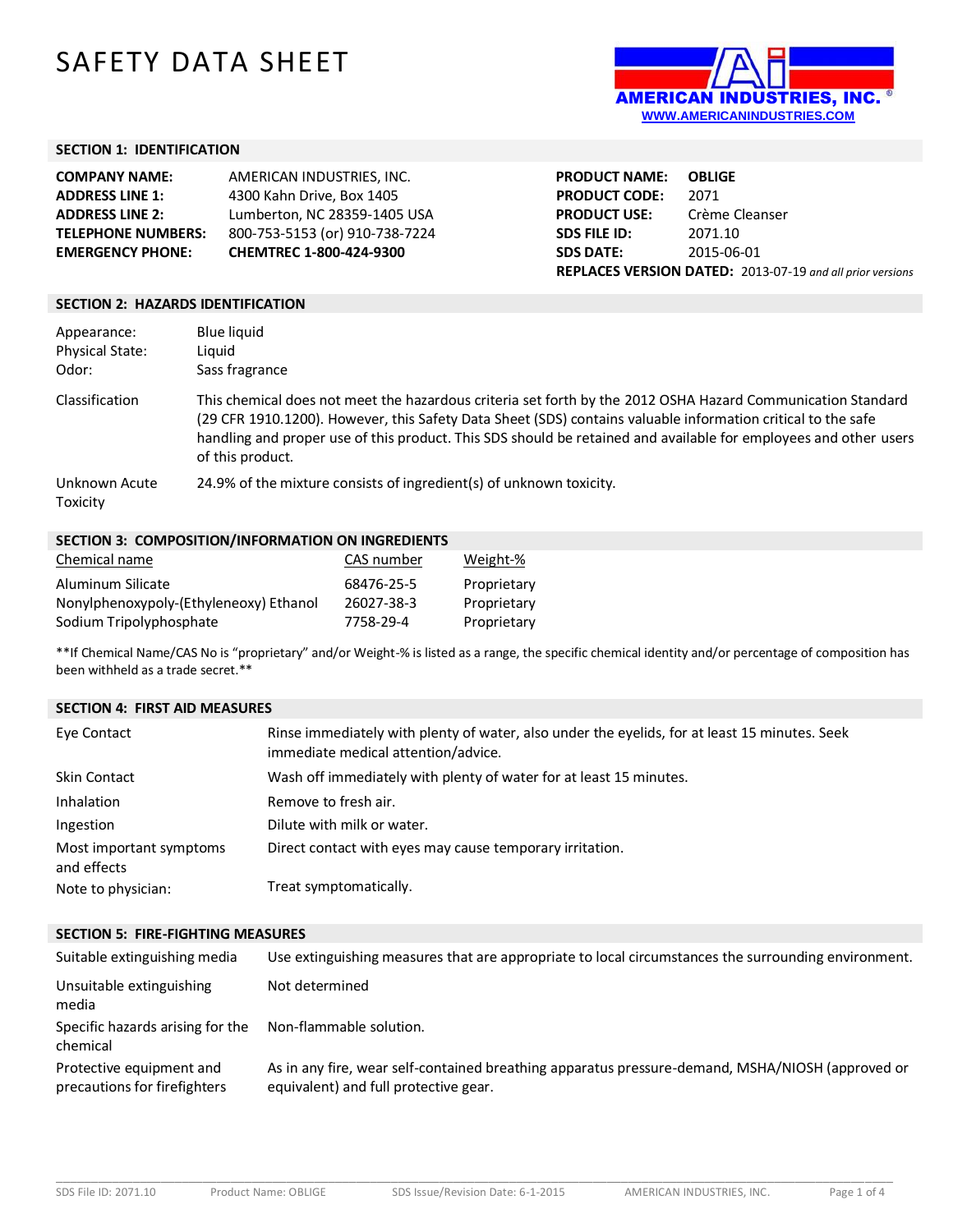| <b>SECTION 6: ACCIDENTAL RELEASE MEASURES</b> |                                                                                      |  |
|-----------------------------------------------|--------------------------------------------------------------------------------------|--|
| Personal precautions                          | Use personal protective equipment as required.                                       |  |
| Methods for containment                       | Prevent further leakage or spillage if safe to do so.                                |  |
| Methods for clean-up                          | Soak up with inert absorbent material. Place in appropriate containers for disposal. |  |
| <b>SECTION 7: HANDLING AND STORAGE</b>        |                                                                                      |  |
| Precautions for safe handling                 | Handle in accordance with good industrial hygiene and safety practice.               |  |
| Storage conditions                            | Keep containers tightly closed in a dry, cool and well-ventilated place.             |  |

| None known based on information supplied. |
|-------------------------------------------|
|                                           |

## **SECTION 8: EXPOSURE CONTROLS/PERSONAL PROTECTION**

| <b>Chemical Name</b>                                                  | OSHA PEL                                                                                                                              | <b>ACGIH TLV</b> |
|-----------------------------------------------------------------------|---------------------------------------------------------------------------------------------------------------------------------------|------------------|
| Sodium Tripolyphosphate<br>7758-29-4                                  | 15 $mg/m3$                                                                                                                            | 15 $mg/m3$       |
| Engineering controls                                                  | Mechanical ventilation is acceptable.                                                                                                 |                  |
| Eye/Face protection<br>Skin/Body protection<br>Respiratory protection | Risk of contact: Wear approved safety goggles.<br>Wear suitable gloves.<br>Ensure adequate ventilation, especially in confined areas. |                  |
| General hygiene<br>considerations                                     | Handle in accordance with good industrial hygiene and safety practices.                                                               |                  |

## **SECTION 9: PHYSICAL AND CHEMICAL PROPERTIES**

| <b>Physical State</b><br>Appearance<br>Odor<br>Odor threshold<br>рH<br>Melting point/Freezing point | Liguid<br><b>Blue liquid</b><br>Sass fragrance<br>Not determined<br>8.7<br>Not available |             |
|-----------------------------------------------------------------------------------------------------|------------------------------------------------------------------------------------------|-------------|
| Boiling point/Boiling range                                                                         | Not available                                                                            |             |
| Flash point                                                                                         | None                                                                                     |             |
| <b>Evaporation Rate</b>                                                                             | Not available                                                                            |             |
| Flammability (Solid, Gas)                                                                           | N/A-liquid                                                                               |             |
| Upper/lower flammability limits                                                                     | Upper: None                                                                              | Lower: None |
| Vapor pressure                                                                                      | Not determined                                                                           |             |
| Vapor density                                                                                       | Not available                                                                            |             |
| Specific gravity (1=water)                                                                          | 1.25                                                                                     |             |
| Solubility in Water                                                                                 | Completely soluble                                                                       |             |
| Solubility in other solvents                                                                        | Not determined                                                                           |             |
| <b>Partition Coefficient:</b>                                                                       | Not determined                                                                           |             |
| Auto-ignition temperature                                                                           | Not determined                                                                           |             |
| Decomposition temperature                                                                           | Not determined                                                                           |             |
| Kinematic viscosity                                                                                 | Not determined                                                                           |             |
| Dynamic viscosity                                                                                   | Not determined                                                                           |             |
| <b>Explosive properties</b>                                                                         | Not determined                                                                           |             |
| Oxidizing properties                                                                                | Not determined                                                                           |             |
| .                                                                                                   |                                                                                          |             |

| <b>SECTION 10: STABILITY AND REACTIVITY</b> |                                              |
|---------------------------------------------|----------------------------------------------|
| Reactivity                                  | Not reactive under normal conditions.        |
| Chemical stability                          | Stable under recommended storage conditions. |
| Conditions to avoid                         | Keep out of reach of children.               |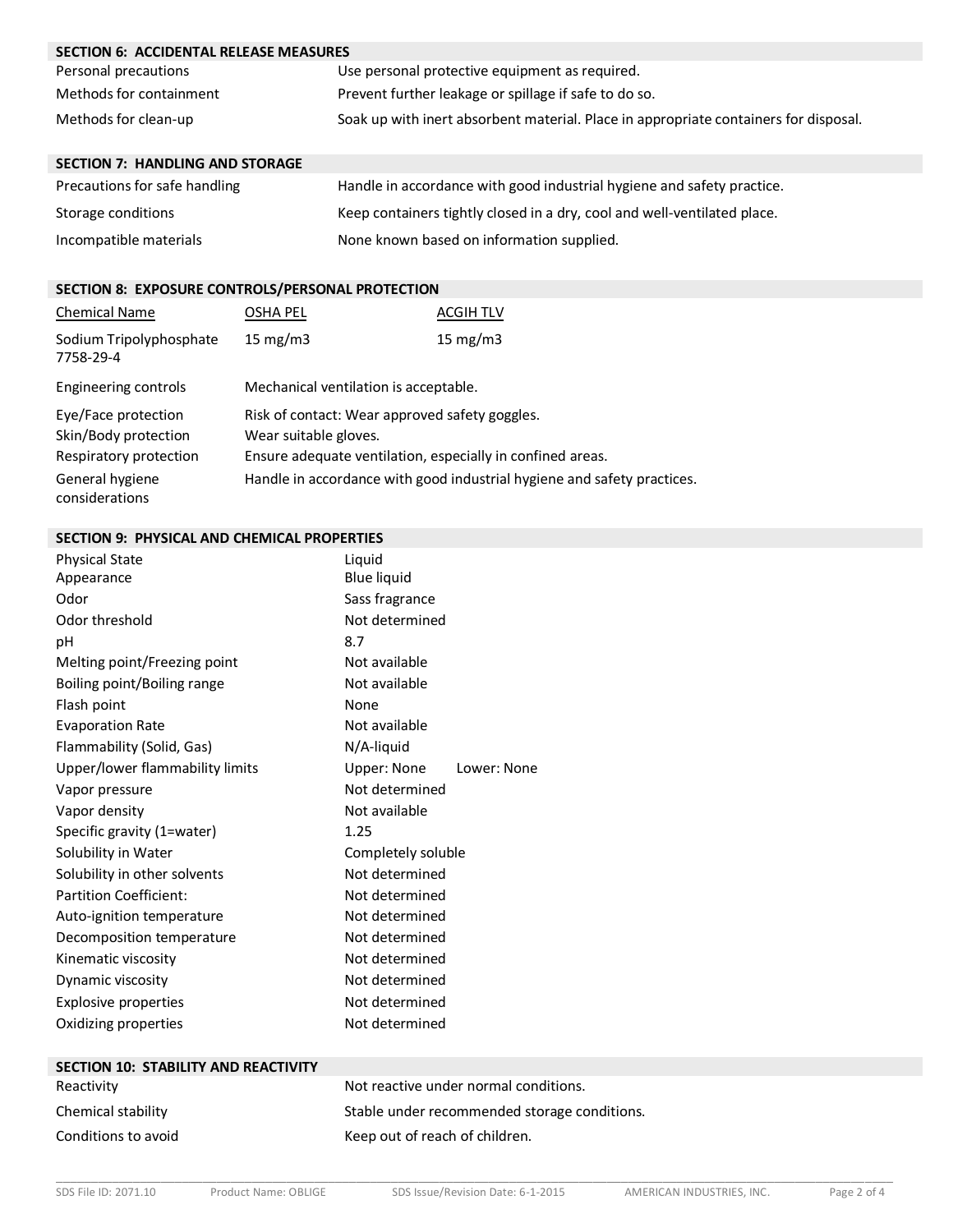| Incompatibility                           | None know based on information supplied. |
|-------------------------------------------|------------------------------------------|
| Hazardous decomposition or<br>by-products | None know based on information supplied. |
| Possible hazardous reactions              | None under normal processing.            |

#### **SECTION 11: TOXICOLOGICAL INFORMATION**

Routes of Entry:

| Eyes:       | Avoid contact with eyes.         |
|-------------|----------------------------------|
| Skin:       | Avoid contact with skin.         |
| Inhalation: | Avoid breathing vapors or mists. |
| Ingestion:  | Do not taste or swallow.         |

Component Information:

| <b>Chemical Name</b>                   | <u>CAS</u> | Oral LD50            | Dermal LD50              |
|----------------------------------------|------------|----------------------|--------------------------|
| Nonylphenoxypoly-(Ethyleneoxy) Ethanol | 26027-38-3 | -                    | $= 1800$ uL/kg (Rabbit)  |
| Sodium Tripolyphosphate                | 7758-29-4  | $= 3100$ mg/kg (Rat) | > 7940 mg/kg (Rabbit)    |
| Magnesium Aluminum Silicate            | 1327-43-1  | $>$ 16 g/kg (Rat)    | $\overline{\phantom{a}}$ |
| Ammonium hydroxide                     | 1336-21-6  | $=$ 350 mg/kg (Rat)  | $\overline{\phantom{a}}$ |

| Symptoms:               | Please see section 4 of the SDS for symptoms                                                           |
|-------------------------|--------------------------------------------------------------------------------------------------------|
| Carcinogenicity:        | This product does not contain any carcinogens or potential carcinogens as listed by OSHA, IARC or NTP. |
| Unknown acute toxicity: | 24.9% of the mixture consists of ingredient(s) of unknown toxicity.                                    |

#### **SECTION 12: ECOLOGICAL INFORMATION**

| Ecotoxicity               | An environmental hazard cannot be excluded in the event of unprofessional handling or disposal.<br>Sodium Tripolyphosphate (7758-29-4) LC50 (Fish, 1650: 48 h Leuciscus idus mg/L)<br>Ammonium hydroxide (1336-21-6) LC50 (Fish, 8.2: 96 h Pimephales promelas mg/L), EC50 (Crustacea,<br>0.66: 48 h water flea mg/L) EC50 (Crustacea, 0.66: 48 h Daphnia pulex mg/L) |
|---------------------------|-----------------------------------------------------------------------------------------------------------------------------------------------------------------------------------------------------------------------------------------------------------------------------------------------------------------------------------------------------------------------|
| Persistence/Degradability | Not determined.                                                                                                                                                                                                                                                                                                                                                       |
| Bioaccumulation           | Not determined.                                                                                                                                                                                                                                                                                                                                                       |
| Mobility in soil          | Not determined.                                                                                                                                                                                                                                                                                                                                                       |
| Other ecological hazards  | Not determined.                                                                                                                                                                                                                                                                                                                                                       |

## **SECTION 13: DISPOSAL CONSIDERATIONS**

| Waste disposal                       | Dispose of in accordance with applicable regional, national and local laws and regulations. |
|--------------------------------------|---------------------------------------------------------------------------------------------|
| <b>RCRA Status</b>                   | Nonylphenoxypoly-(Ethyleneoxy) Ethanol (26027-38-3): Included in waste stream: K060         |
| California Hazardous Waste<br>Status | Aluminum Silicate (68476-25-5): Toxic soluble                                               |

#### **SECTION 14: TRANSPORT INFORMATION**

DOT Not regulated IATA Not regulated IMDG Not regulated

## **SECTION 15: REGULATORY INFORMATION**

SARA 313: Aluminum Silicate (68476-25-5) Proprietary % by weight; Ammonium hydroxide (1336-21-6) 0.1 % by weight. US State Regulations: Aluminum Silicate (68476-25-5) NJ, PA; Sodium Tripolyphosphate (7758-29-4) MA, PA; Ammonium hydroxide (1336-21-6) NJ, MA, PA

International Inventories: Not determined.